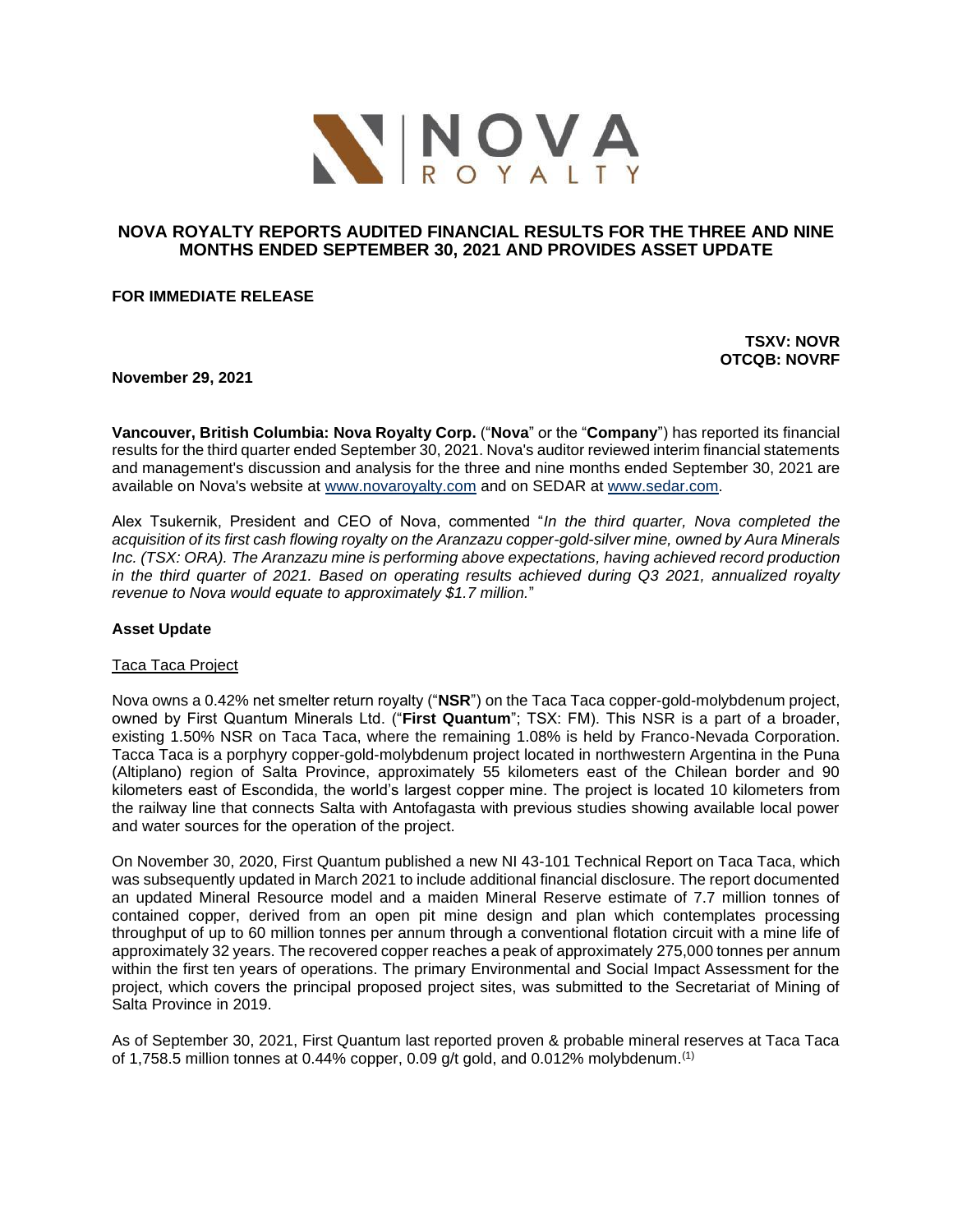#### NuevaUnión Project

Nova owns a 2.0% NSR on the NuevaUnión project in Chile, which is a 50-50 joint venture between Teck Resources Limited ("**Teck**"; TSX: TECK.A and TECK.B) and Newmont Corporation ("**Newmont**"; NYSE: NEM). The NSR is on a portion of the project that relates to copper revenues from the Cantarito Claim within the La Fortuna deposit. Teck previously guided to completion of a Feasibility Study in Q1 2020. The joint venture is currently engaged in review of study results and assessment of optimization opportunities, which is expected to continue in 2021.

As of September 30, 2021, Teck last reported proven & probable reserves at the La Fortuna deposit of 682.2 million tonnes at 0.51% copper and 0.47 g/t gold.

#### West Wall Project

In June 2021, Nova acquired a 1.0% net proceeds royalty ("**NPR**") on the West Wall copper-goldmolybdenum project, owned by a 50-50 joint venture between Anglo American PLC ("**Anglo American**"; LSE: AAL) and Glencore PLC ("**Glencore**"; LSE: GLEN). Cash consideration of US\$4,200,000 was paid on closing of the acquisition on June 18, 2021.

Under the terms of the West Wall acquisition, Sociedad Minera Auromín Limitada ("**Auromín**") assigned the Company all of the rights granted to Auromín (the "**Participation**"), as defined in a Participation Agreement between Auromín and a subsidiary of Anglo American, concerning West Wall and any other mining tenements established as designated areas in the surrounding region ("**Participation Agreement**").

The Participation Agreement provides that, upon the fulfillment of certain conditions, including Anglo American making a production decision at West Wall, a sociedad contractual minera ("**SCM**") will be incorporated, and into which the mining tenements corresponding to the project will be transferred. The owner of the Participation will be issued shares in the SCM, which will give such owner an 8.0% interest in the SCM. Subsequently, if one or more mines are brought into production for West Wall or another designated area, Anglo American will repurchase from the owner of the Participation the shares in the SCM that correspond to a 7.0% interest in the SCM for a predetermined price, leaving the owner of the Participation with a 1.0% interest in the SCM, which entitles the owner to a 1.0% net proceeds of production royalty from West Wall. A SCM will be similarly established for any other designated area within the scope of the Participation Agreement, giving the owner of the Participation the same rights as stated above with respect to such designated areas.

All payments resulting from the repurchase by Anglo American of the 7.0% interest in the SCM will be reimbursed in full to Auromín. The Company will retain sole ownership of 1.0% of the shares in the SCM, which entitle the owner of such shares to the 1.0% net proceeds of production royalty from the project or such other designated area, as the case may be, which will not be subject to repurchase by Anglo American.

As of September 30, 2021, Anglo American and Glencore last reported indicated resources at West Wall of 861 million tonnes at 0.51% copper, 0.009% molybdenum and 0.05 g/t gold and inferred resources at West Wall of 1,072 million tonnes at 0.42% copper, 0.006% molybdenum and 0.05 g/t gold.<sup>(2)</sup>

#### Aranzazu Mine

In August 2021, Nova acquired a 1.0% NSR on the Aranzazu copper-gold-silver mine (the "**Aranzazu Royalty**") owned by Aura Minerals Inc. ("**Aura**"; TSX: ORA). Consideration of US\$8,000,000 cash and US\$1,000,000 in common shares of the Company was paid on upon closing of the acquisition.

Aranzazu is a copper-gold-silver deposit located within the Municipality of Concepcion del Oro in the State of Zacatecas, Mexico, approximately 250 kilometers to the southwest of the city of Zacatecas. The current mine at Aranzazu has been in operation since 1962, with documented evidence of mining in the area dating back nearly 500 years. Aura is the sole owner and operator of Aranzazu, having assumed ownership in 2010. In 2014, Aura closed the mine to re-engineer and re-develop various aspects of the operation. The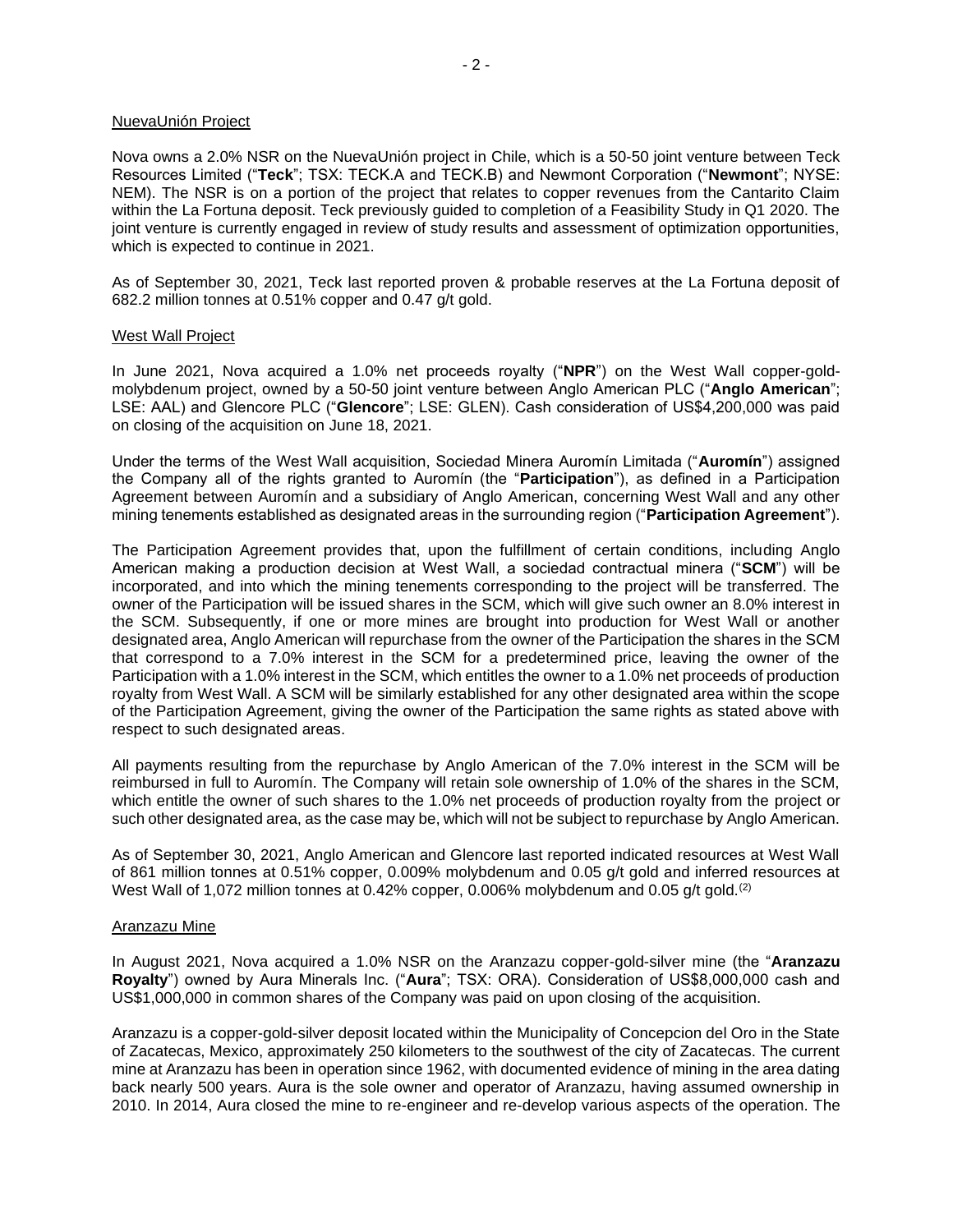mine reopened in 2018 and attained commercial production in December 2018, since which time Aura has continually improved the efficiency of the operation. The Aranzazu operation comprises an underground mine using long hole open stoping and an on-site plant, which produces copper concentrate with gold and silver by-product via conventional flotation processing.

Aura recently achieved a throughput expansion at Aranzazu, increasing capacity by approximately 30% to 100,000 tons per month. As a result of this expansion, Aranzazu hit record production in Q3 2021, achieving monthly average ore mined and processed of 103kt during the quarter. Aura disclosed that Aranzazu produced 11.4 Mlbs CuEq at cash costs of US\$1.68/lb CuEq during Q3 2021 and 32.6 Mlbs CuEq at cash costs of US\$1.66/lb CuEq for the nine months ended September 30, 2021. Aura further disclosed the production guidance range for Aranzazu for Q4 2021 as being between 13.4 and 14.2 Mlbs CuEq.<sup>(3)</sup>

Nova is entitled to 1.0% of the net smelter returns on all products sold at Aranzazu, less certain allowable deductions, provided that the monthly average price per pound of copper, as quoted by the London Metals Exchange, equals or exceeds US\$2.00/lb. Aranzazu currently receives revenue from the sale of copper concentrate, including payment for gold and silver by-products, all of which is subject to the Aranzazu Royalty.

Nova expects to receive Aranzazu Royalty payments on a semi-annual basis in accordance with the terms of the Aranzazu Royalty. The seller of the Aranzazu Royalty is entitled to economic benefits on Aranzazu Royalty payments that accrued from July 1, 2021 up to August 27, 2021, the closing date of the Aranzazu acquisition. Nova fulfilled this obligation by paying approximately US\$200,000 in cash in addition to the US\$9.0 million purchase price paid for the Aranzazu Royalty on the closing date of the Aranzazu acquisition. Nova is entitled to receive 100% of the payments from the Aranzazu Royalty corresponding to the net smelter returns generated at Aranzazu following June 30, 2021.

## Dumont Project

Nova owns a 2.0% NSR on the Dumont nickel-cobalt project located in Quebec. The NSR is on a portion of the deposit, representing approximately 21% of the measured & indicated resources as of July 11, 2019. Dumont is wholly owned by Waterton Global Resource Investments, which on July 28, 2020, completed the buyout of the 28% interest of Karora Resources Inc. ("**Karora**"), for total consideration of up to \$48 million. In July 2019, Karora published proven and probable reserves of 1.028 billion tonnes grading 0.27% nickel and 107 ppm cobalt, measured resources of 372 million tonnes grading 0.28% nickel and 112 ppm cobalt and indicated resources of 1.293 billion tonnes grading 0.26% nickel and 106 ppm cobalt. (4)

## Vizcachitas Project

Nova owns a 0.98% NSR on the San Jose 1/3000 claim which represents approximately 50% of the project within the Vizcachitas copper-molybdenum porphyry project in Central Chile. Vizcachitas is 100% owned by Los Andes Copper (TSX-V: LA). In June 2019, Los Andes Copper completed a Preliminary Economic Assessment outlining a 45-year open-pit mine life at a throughput of 110,000 tonnes per day. An expanded drilling program is currently underway at the project, the results of which will be used to complete a Pre-Feasibility Study, targeted by Los Andes for Q1 2022. The project is located in an area with developed infrastructure and is within 100 kilometers of three major operating mines, Los Pelambres owned by Antofagasta PLC (LSE: ANTO), Andina, owned by Codelco and Los Bronces, owned by Anglo American (LSE: AAL).

As of September 30, 2021, Los Andes Copper last reported measured & indicated mineral resources at Vizcachitas of 1,284 million tonnes at 0.40% copper and 0.014% molybdenum.(5)

## Twin Metals Project

Nova owns a 2.4% NSR<sup>(6)</sup> on a portion of the Twin Metals copper-nickel-platinum group metals project, owned by Antofagasta PLC through its subsidiary, Twin Metals Minnesota ("**TMM**").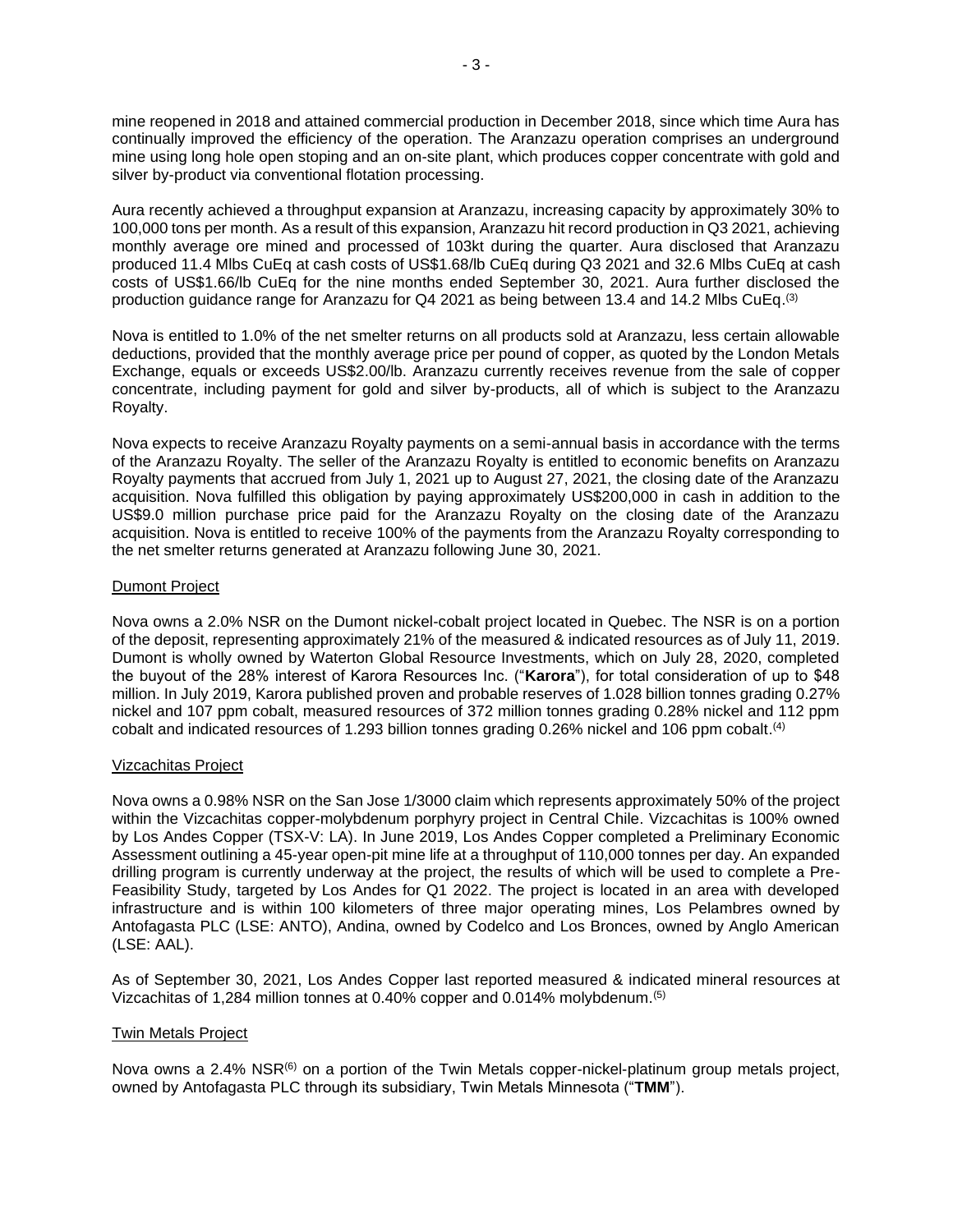In October 2021, the U.S. Bureau of Land Management ("**US BLM**") rejected TMM's preference right mineral lease applications and prospecting permit applications, which comprised about one-third of the area of land included in the mine plan of the Twin Metals Project. TMM has announced that it will appeal the US BLM decision. Although the US BLM's decision does not affect TMM's two existing federal leases (which include the area subject to Nova's royalty), the U.S. federal government also announced that is has ordered a mineral withdrawal study on 225,000 acres of federal land in northeast Minnesota, which may lead to a 20-year ban on mining in the area. The Company is monitoring the situation and will consider its options in due course.

On June 30, 2020, TMM announced that it has received the US BLM Notice of Intent to scope and prepare an Environmental Impact Statement ("**EIS**") for its proposed copper-nickel-cobalt-platinum group metals mine in northeast Minnesota.

The US BLM Notice of Intent formally initiates the scoping and environmental review process at the federal level under the National Environmental Policy Act, which will allow for a thorough analysis of the potential impacts and benefits of Twin Metals' proposed project. Multiple federal agencies and tribal governments will be engaged in the process, and the public will have several opportunities to participate through comment periods. A parallel environmental review process will be led by the Minnesota Department of Natural Resources.

In December 2019, TMM presented its Mine Plan of Operations ("**MPO**"), a prerequisite for permitting applications, to the US BLM and a Scoping Environmental Assessment Worksheet Data Submittal was also issued to the Minnesota Department of Natural Resources. The proposed underground mine plan set out a 25-year mine life with an approximate total tonnage of 180 million tonnes of mined and processed ore. These submissions start a multi-year scoping and environmental review process that will thoroughly evaluate the proposed project. The review process will include additional baseline data collection, impact analyses, and multiple opportunities for public input.

## **About Nova**

Nova is a royalty company focused on providing investors with exposure to the key building blocks of clean energy – copper and nickel. The Company is headquartered in Vancouver, British Columbia and is listed on the TSX Venture Exchange under the trading symbol "NOVR" and on the US OTCQB under the trading symbol "NOVRF".

## **ON BEHALF OF NOVA ROYALTY CORP.,**

(signed) "Alex Tsukernik"

President and Chief Executive Officer Phone: (604) 696-4241 Email: [info@novaroyalty.com](mailto:info@novaroyalty.com)

Website: [www.novaroyalty.com](http://www.novaroyalty.com/)

*Neither the TSX Venture Exchange nor its Regulation Services Provider (as that term is defined in the policies of the TSX Venture Exchange) accepts responsibility for the adequacy or accuracy of this release.*

Notes:

- (1) Refer to First Quantum Amended and Restated Technical Report NI 43-101 dated March 30, 2021.
- (2) Refer to Anglo American Ore Reserves and Mineral Resources Report 2020 and Glencore Reserves & Resource statement as at December 31, 2020.
- (3) Refer to Aura Management's Discussion and Analysis for the three and nine months ended September 30, 2021 and corporate presentation dated November 17, 2021. Copper Equivalent production was calculated based on gold equivalent ounce guidance, gold equivalent ounce production for the nine months ended September 30, 2021, and commodity price assumptions used in gold equivalent ounce calculations disclosed by Aura.
- (4) Refer to Dumont Feasibility Study Technical Report NI 43-101 dated July 11, 2019.